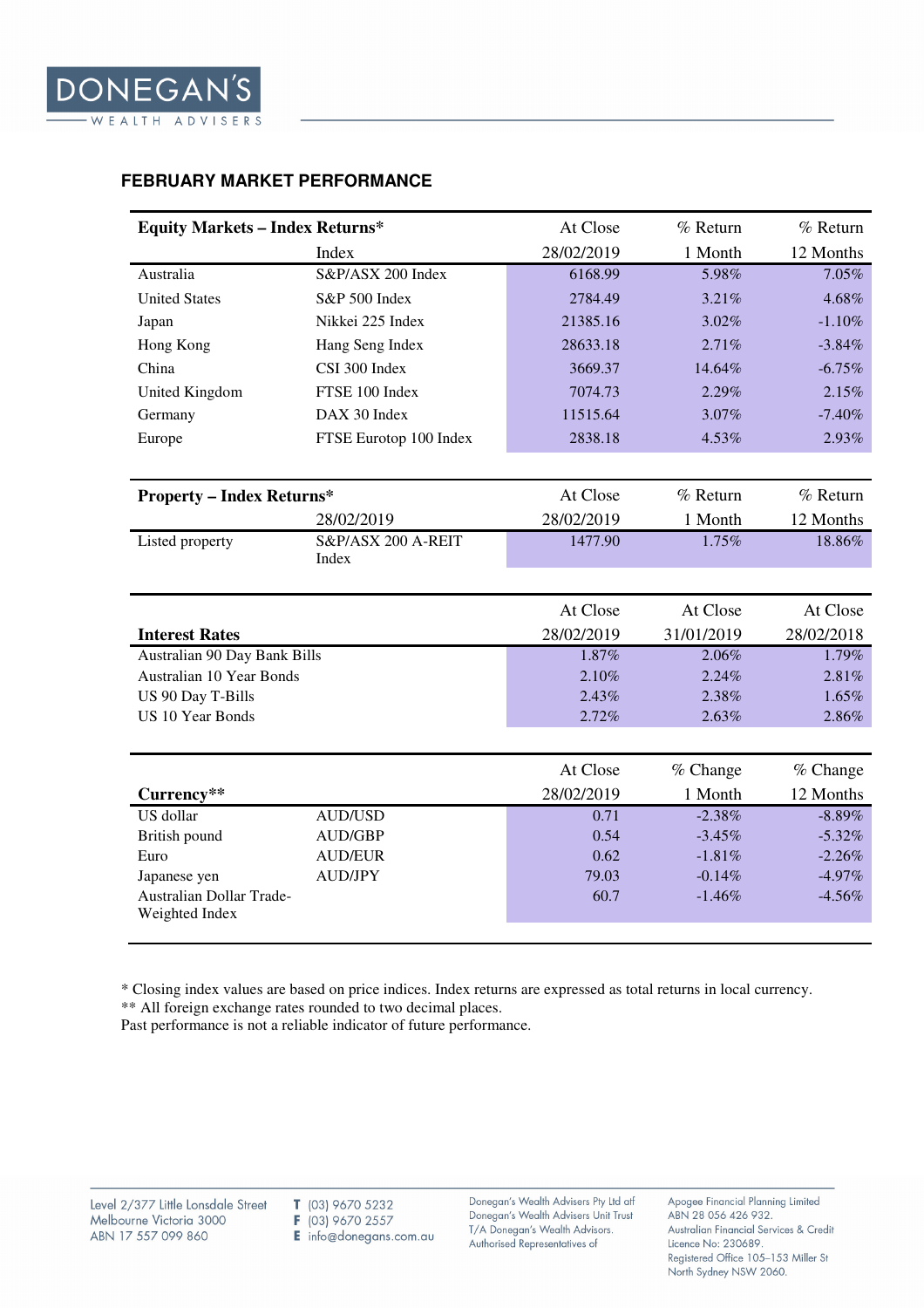# **The Pulse**

The US economy is generally performing well, although recent GDP and PMI figures indicate growth is slowing, and February's payroll numbers disappointed.

Much of the bad news coming from China appears to have been priced in, with markets largely unperturbed by the latest downward move in China's growth target.

Markets appeared satisfied with the direction of US-China trade talks, but uncertainties remain for the global trade situation, which may be exacerbated by Brexit.

Australia's RBA has signalled a more neutral stance on monetary policy, with markets now pricing in a rate cut by the end of November 2019.

While unlikely to be as significant as previous measures, China has begun to implement more serious fiscal and monetary stimulus to combat slowing growth.

## **Global economies**

Backtracking from central banks and a move away from a tightening bias has given markets a reprieve, along with positive developments in trade negotiations between the US and China. However, the recent rally in shares has been in contrast to softer economic data and downgrades in growth and inflation forecasts, pointing to a loss of momentum in global economies.

# **US**

An apparent 180-degree shift in the Fed's thinking since the end of 2018 has markets believing that the Fed is done hiking rates for this cycle and that the next move is likely to be down. GDP growth appears to have moderated, with the initial estimate for the December quarter (released a month late due to the government shutdown) recording an annualised 2.6%, down from the 3.4% outcome in the September quarter. The extremely weak retail sales data for December (also released late and most likely also impacted by the uncertainty) dragged down overall growth estimates. Initial claims for unemployment insurance also lifted to their highest level since early 2018, with most of the deterioration occurring since September. This is often a good leading indicator for unemployment and equity returns relative to bonds, although the December quarter downturn may well be seen as a temporary blip. The ISM Manufacturing PMI indicates slowing growth in the manufacturing economy over December and the early part of 2019, with the new orders component falling from 58.2 to 55.5 in February, and production falling from 60.5 to 54.8. After strongly beating expectations in January, February's non-farm payroll data showed employment growth grind to a halt during the month, with only 20,000 jobs added compared to an anticipated 181,000.

# **Europe**

Eurozone GDP grew 1.1% year-on-year in the December quarter according to revised data, down from 1.6% in the September quarter, and has fallen from its recent peak of 2.8% over the year to September 2017. Contractions were observed in Greece and Italy (both -0.1%) while German growth was static through the year. The ECB has warned that the slowdownthought to be temporary—appears to be persisting due to global trade tensions, uncertainty surrounding Brexit, and recent financial market volatility. The German government cut its growth forecast for 2019 from 1.8% to just 1.0%, and there are calls for the government to adopt policies to counteract the slowdown with tax incentives and a speeding up of planning procedures for infrastructure projects. The UK economy grew 1.3% year-on-year in the December quarter but contracted 0.4% in the month of December. The Bank of England has predicted a further slowdown, with a 25% chance of the economy falling into recession by midyear. Labour leader Jeremy Corbyn has thrown his support behind a second referendum, but the likely outcomes remain either a 'hard' Brexit, with the concomitant risk of disruption to the

Level 2/377 Little Lonsdale Street Melbourne Victoria 3000 ABN 17 557 099 860

T (03) 9670 5232 F (03) 9670 2557 E info@donegans.com.au Donegan's Wealth Advisers Pty Ltd atf Donegan's Wealth Advisers Unit Trust T/A Donegan's Wealth Advisors. Authorised Representatives of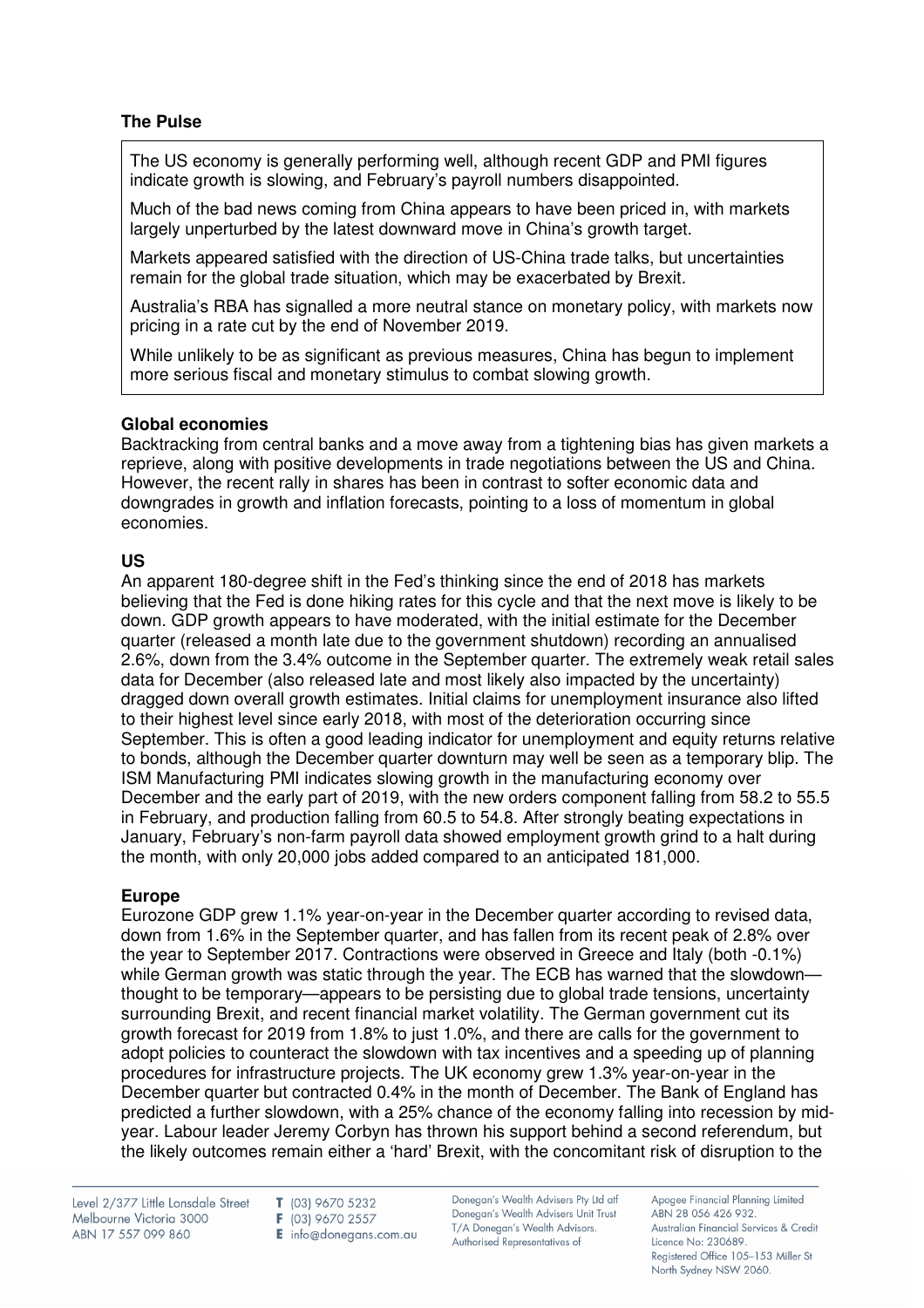economy, or some variant of Prime Minister May's compromise plan, which would need to be approved by the parliament before the 29 March deadline.

## **China**

The rate of Chinese growth, already at a 28-year low, continued to slow in the early part of 2019. China's Premier Li Keqiang announced a cut to the country's economic growth target for 2019 to 6.0–6.5%, down on 2018's target of 6.6% and the slowest pace since 1990. From the equity market's perspective, however, much bad news had already been priced in. Some data series seem to have stabilised at lower levels, although data for January and February is difficult to interpret given the impact of the Chinese New Year period. China's official manufacturing PMI fell further in February from 49.5 to 49.2 and remains below 50, while the Caixin PMI improved slightly from 48.5 to 49.9, but again markets appear to have largely anticipated this decline. New bank loans totalled 3.23 trillion yuan in January—perhaps a sign that credit growth is beginning to lift in response to recent monetary policy easing. The challenge for China is that it is attempting to wean itself off its reliance on credit-fuelled investment spending while also targeting a healthy rate of growth. While nowhere near the scale of seen in response to the 2015-16 deflation scare, China has begun to step up its stimulus efforts. There have been five reductions in the bank reserve requirement ratio this cycle, as well as tax cuts for households and some industries.

## **Asia region**

Japan's GDP growth for the December quarter was 0.5%, or an annualised 1.9%, better than the initial estimate had suggested and allowing Japan to avoid a technical recession following a contraction of 0.7% in the previous quarter. A landmark trade deal between the EU and Japan came into effect in February, removing almost all tariffs covering around one third of the world's output, and has likely been a determining factor in the decisions of Nissan and Honda to bring production back to Japan. Inflation in the Tokyo region was slightly higher in February, rising from 0.4% in January to 0.6%, while core inflation, excluding food and energy, remained unchanged year-on-year at 1.1%. While beating expectations for the month, price pressures remain weak and are showing little sign of lifting, forcing the Bank of Japan to cut its forecast for core inflation over 2019 to a range of 1.0–1.3%, down from 1.5–1.7%. India's GDP growth for the December quarter was 6.6%—lower than the anticipated 6.8% and down on the 7.0% rate achieved in the September quarter—confirming fears that the economy is losing momentum. While the Reserve Bank of India was comfortable to cut rates in early February ahead of the election, it has been reluctant to revise its optimistic growth forecasts for the economy, with FY19 growth still pegged at 7.4%.

# **Australia**

The most significant development in Australia over the past month has been the RBA's shift in its policy bias from tightening to a neutral stance. Underpinning the change was a downgrade to the RBA's growth forecasts, with GDP growth revised down to 3.0% in 2019 and 2.75% in 2020, while inflation is projected to be 2.0% for 2019 (down from 2.25%) before moving to 2.25% in 2020. These forecasts would not generally imply a need for the RBA to cut rates, but the bank acknowledges risks to the downside, reflecting weakness in China, the downturn in global growth, and the impact of the downturn in housing. After having been relatively optimistic on housing over recent years, the RBA is now more focused on the risks faced by the household sector, particularly the potential for a negative wealth effect on consumption and a downgrade in residential investment growth. Markets, however, have gone one step further and are now fully pricing in a cut in the cash rate by November 2019. The 22% decline in dwelling approvals over the past year is consistent with a 10% fall in the overall dwelling investment component of GDP, with a lag of around nine months. At more than 6.0% of GDP, this type of decline in dwelling investment would make it extremely difficult to achieve trend growth.

Level 2/377 Little Lonsdale Street Melbourne Victoria 3000 ABN 17 557 099 860

T (03) 9670 5232 F (03) 9670 2557 E info@donegans.com.au Donegan's Wealth Advisers Pty Ltd atf Donegan's Wealth Advisers Unit Trust T/A Donegan's Wealth Advisors. Authorised Representatives of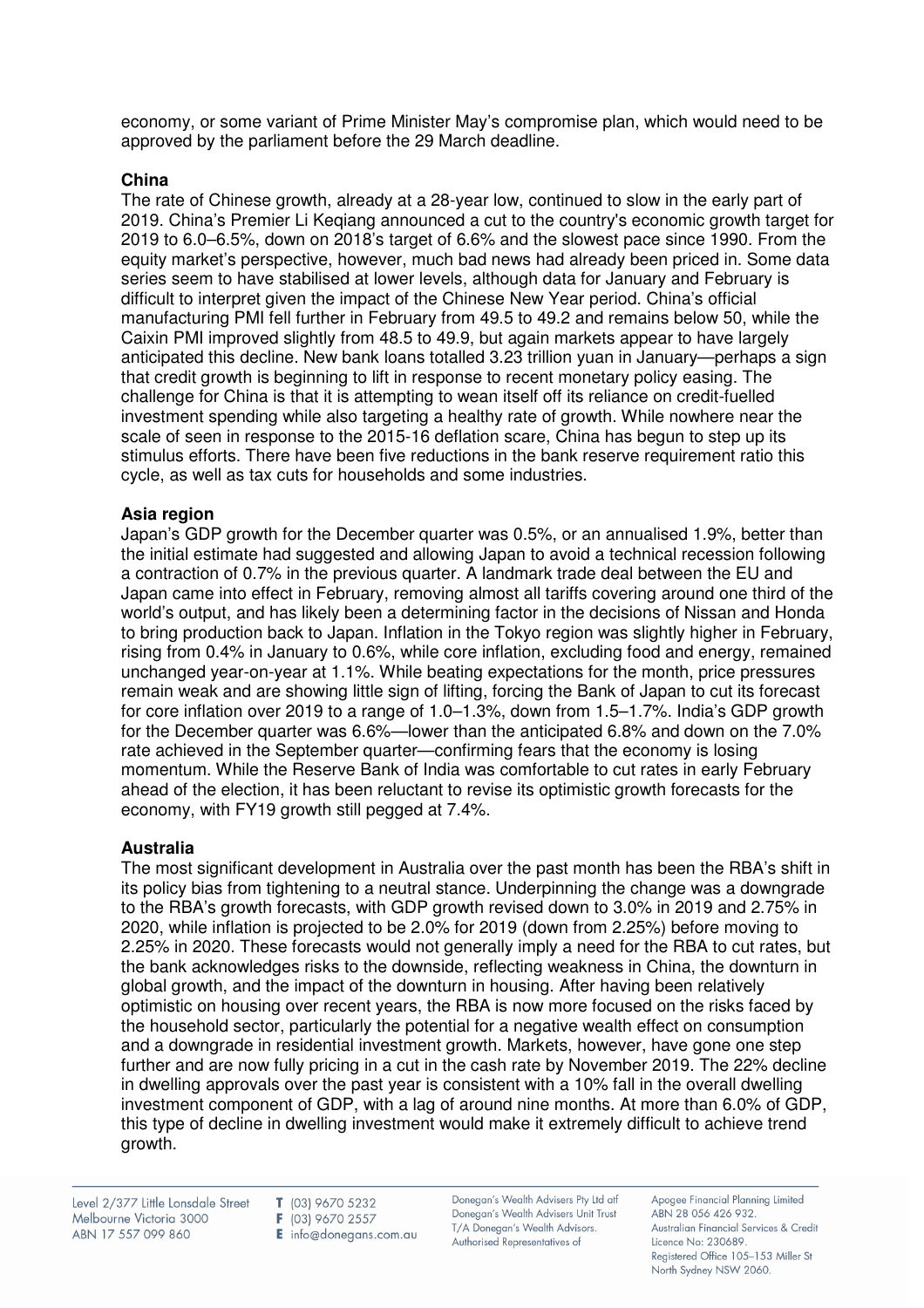## **Equity markets**

The S&P/ASX 200 Index rose 6.0% in February and by early March was fully recovered from the sell-off in the December quarter.

The US S&P 500 Index rose 3.2% in US dollar terms as markets took comfort from a more dovish Fed.

Europe's broad STOXX Europe 600 Index gained 3.4% in February, with the German DAX rising 3.1% and the French CAC 40 Index up 5.0%.

In Asia, Japan's Nikkei 225 Index rose 3.0% and China's CSI 300 Index rose 14.6% as trade fears faded.

Global developed market shares outside Australia rose 5.5% in Australian dollar terms while emerging market shares gained 2.8%.

### **Australian equities**

| <b>Equity</b> |                                     |          |          |           |          |           |
|---------------|-------------------------------------|----------|----------|-----------|----------|-----------|
|               | Index/Benchmark $(\%$ p.a.)         | 1 Month  | 1 Year   | 3 Years   | 5 Years  | 7 Years   |
| Australian    | S&P/ASX 200 Acc. Index              | 5.98%    | $7.05\%$ | $12.96\%$ | $7.30\%$ | $10.18\%$ |
|               | $S\&P/ASX$ 50 Acc. Index            | $6.06\%$ | 8.28%    | $12.58\%$ | $6.57\%$ | $10.23\%$ |
|               | <b>S&amp;P/ASX Small Ordinaries</b> | 6.78%    | 3.48%    | $13.77\%$ | 773%     | $4.70\%$  |
|               | Acc. Index                          |          |          |           |          |           |

Australian shares have been marching higher since the end of 2018, with the S&P/ASX 200 Index returning 10.1% over January and February, and in price terms now fully recovered since the start of the sell-off in October 2018. February's gain of 6.0% was extended through the first week of March, with the Energy (+7.9%) and Information Technology (+7.6%) sectors once again performing strongly over the month. But it was the Financials sector (+9.1%) that was the real driver of returns, with the recovery in banks and insurance providers also offering a boost to asset managers. February's earnings season was mixed but generally beat expectations. There are signs that falling house prices and ongoing low wages growth are affecting retail businesses, with Coles Group (-9.4%) under pressure after reporting a 14% fall in half-year profit (despite the initial success of its Little Shop campaign in the first half). Blackmores (-27.7%) was the hardest hit in the Consumer Staples sector (-1.5%), with investors clearly disappointed by the flat NPAT result, which was affected by Chinese market weakness. Meanwhile, Australia's tech darlings have continued their inexorable rise, with Appen (+46.7%) thoroughly beating its earnings guidance and Afterpay Touch Group (+15.9%) likely to be largely unaffected by the Senate's inquiry into the 'buy now, pay later' sector.

#### **Investment Index/Benchmark returns\*** S&P/ASX 200 Index

| <b>Sector</b>                 | 1 Month  | 3 Months | 1 Year    |
|-------------------------------|----------|----------|-----------|
| Financials ex-Property        | 9.10%    | $5.49\%$ | $-1.65\%$ |
| Energy                        | $7.91\%$ | 17.93%   | 14.92%    |
| <b>Information Technology</b> | $7.59\%$ | 12.89%   | 22.08%    |
| <b>Consumer Discretionary</b> | $6.56\%$ | $9.21\%$ | 4.38%     |
| Materials                     | 6.33%    | 19.85%   | 14.74%    |
| Industrials                   | 6.32%    | $9.43\%$ | 12.40%    |
| Communications                | $4.31\%$ | 6.81\%   | $-2.59\%$ |
| <b>Utilities</b>              | $3.93\%$ | 13.34%   | $11.41\%$ |
| Property                      | $1.75\%$ | $9.86\%$ | 18.86%    |
| <b>Health Care</b>            | $1.01\%$ | $7.95\%$ | 13.28%    |
|                               |          |          |           |

Level 2/377 Little Lonsdale Street Melbourne Victoria 3000 ABN 17 557 099 860

T (03) 9670 5232 F (03) 9670 2557

E info@donegans.com.au

Donegan's Wealth Advisers Pty Ltd atf Donegan's Wealth Advisers Unit Trust T/A Donegan's Wealth Advisors. Authorised Representatives of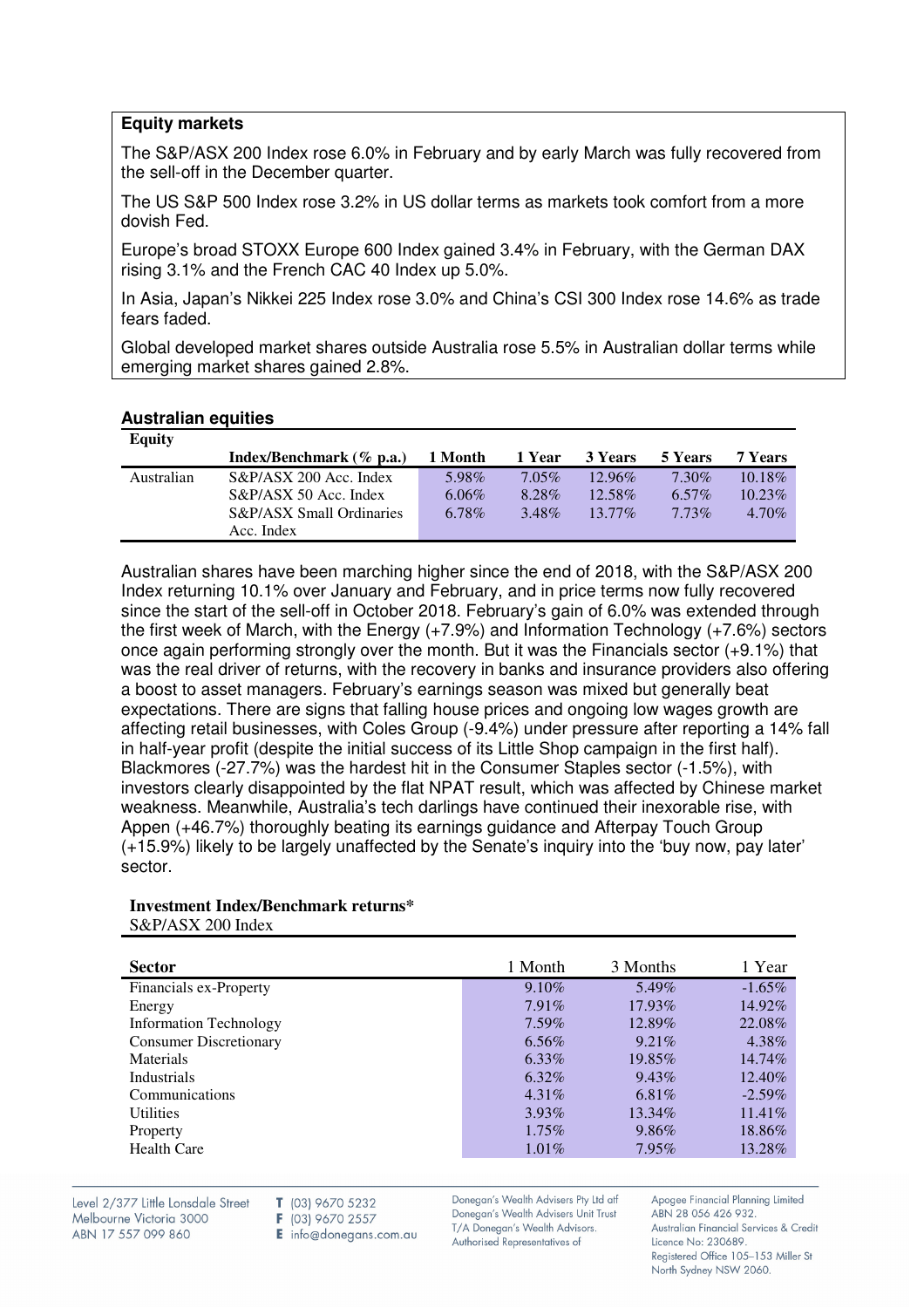\* Total returns based on GICS sector classification

#### **Big movers this month**

| Going up:                     |         |
|-------------------------------|---------|
| <b>Financials ex-Property</b> | 9.1%    |
| Energy                        | 7.9%    |
| <b>Information Technology</b> | 7.6%    |
| Going down:                   |         |
| <b>Consumer Staples</b>       | $-1.5%$ |

#### **Global equities**

| <b>Equity</b> |                                      |          |           |           |           |           |
|---------------|--------------------------------------|----------|-----------|-----------|-----------|-----------|
|               | Index/Benchmark $(\%$ p.a.)          | 1 Month  | 1 Year    | 3 Years   | 5 Years   | 7 Years   |
| Global        | MSCI World Ex Australia Index        | $5.51\%$ | 10.28%    | 12.57%    | 11.65%    | 15.96%    |
|               | (AUD)                                |          |           |           |           |           |
|               | <b>MSCI World Ex Australia Index</b> | $3.27\%$ | $2.42\%$  | $12.27\%$ | 8.09%     | $10.57\%$ |
|               | (LCL)                                |          |           |           |           |           |
|               | MSCI World Ex Australia Small        | 6.28%    | $8.96\%$  | 13.76%    | 11.08%    | $16.63\%$ |
|               | Cap Index (AUD)                      |          |           |           |           |           |
| Emerging      | <b>MSCI</b> Emerging Markets Index   | $2.67\%$ | $-1.10\%$ | $15.17\%$ | $9.01\%$  | 8.46%     |
|               | (AUD)                                |          |           |           |           |           |
|               | MSCI AC Far East Index (AUD)         | 3.73%    | $-0.44\%$ | 12.63%    | $10.77\%$ | 12.46\%   |

The global market rally continued apace in February and has extended into March, with the risk-on environment supported by a shift in central bank bias away from further tightening. While volatility remains elevated, it has eased significantly since December's spike. China's CSI 300 Index rose 14.6% in February on the back of stimulus efforts and an easing in trade tensions. While China was forced to cut its economic growth target, this did not come as a great shock to the market, although hopes still hinge on the efficacy of China's stimulus measures. The US S&P 500 Index rose 3.2% in February, with the biggest gains coming from the Information Technology (+6.6%) and Industrials (+6.1%) sectors. While there are still some areas of contention, including the treatment of intellectual property, progress appears to be made on a trade deal between the US and China, which has supported equities markets. However, German auto manufacturers are now the ones in the firing line, with President Trump threatening tariffs of up to 25% on German car imports. The UK's FTSE 100 Index rose 2.3% in February but ended the month on shakier ground as uncertainty surrounding the Brexit outcome intensified ahead of the March deadline, with a number of moving parts making it difficult for markets to track the likely success of any new deal brought before parliament.

#### **Property**

| <b>Property</b> |                              |          |           |          |           |           |
|-----------------|------------------------------|----------|-----------|----------|-----------|-----------|
|                 | Index/Benchmark $(\%$ p.a.)  | 1 Month  | 1 Year    | 3 Years  | 5 Years   | 7 Years   |
| Australian      | S&P/ASX 200 A-REIT Acc.      | $1.75\%$ | 18.86%    | 8.38%    | $13.00\%$ | $14.45\%$ |
|                 | Index                        |          |           |          |           |           |
| Global          | <b>FTSE EPRA/NAREIT</b>      | $0.30\%$ | $15.31\%$ | $9.06\%$ | $9.08\%$  | 11.07%    |
|                 | Developed Ex Australia Index |          |           |          |           |           |
|                 | (AUD Hedged)                 |          |           |          |           |           |

The S&P/ASX 200 A-REIT Index returned 1.75% in February, building on January's gains but underperforming most other ASX sectors. Amazon continues to be a boon for industrial REIT

Level 2/377 Little Lonsdale Street Melbourne Victoria 3000 ABN 17 557 099 860

T (03) 9670 5232 F (03) 9670 2557

E info@donegans.com.au

Donegan's Wealth Advisers Pty Ltd atf Donegan's Wealth Advisers Unit Trust T/A Donegan's Wealth Advisors. Authorised Representatives of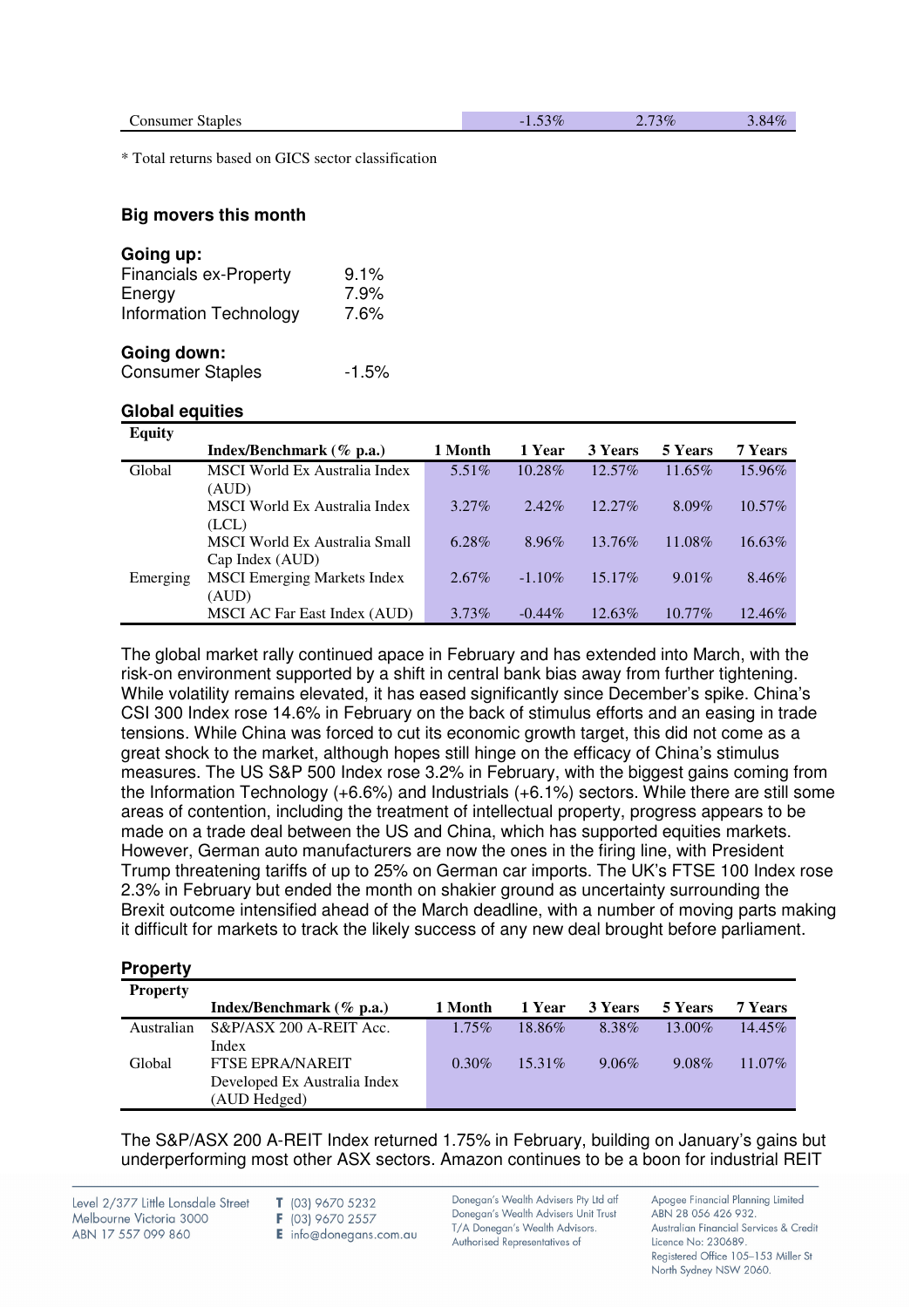Goodman Group (+9.8%)—Amazon's biggest landlord in Australia, Asia and Europe—which delivered stronger than expected earnings and lifted its full-year EPS guidance 9.5% to 51.1 cents per share. Themes such as a weaker housing sector, ongoing low wages growth, and the rise of Amazon continue to affect retail-exposed A-REITs, including Vicinity Centres (- 5.8%) and Scentre Group (-2.5%), which both fell after releasing earnings in February. Globally, REITs returned 15.3% in Australian dollar hedged terms over 2018, but in US dollar terms they were down 5.6%. The sector delivered modest gains as global growth and reflation expectations unwound through 2018 and investors sought defensive assets with resilient income streams. For US investors, global REITs are attractive given that they have been strongly negatively correlated with tech stocks, offering some protection from those feeling over-exposed.

February was a mixed month for US REITs—the Bloomberg US REITs Index returned 0.3% in US dollar terms, with gains from Hotels (+3.9%) and Manufactured Homes (+2.8%) and falls from Healthcare (-3.5%) and Self-Storage (-1.1%).

| Fixed<br><b>Interest</b> |                                    |          |          |          |          |          |
|--------------------------|------------------------------------|----------|----------|----------|----------|----------|
|                          | Index/Benchmark $(\%$ p.a.)        | 1 Month  | 1 Year   | 3 Years  | 5 Years  | 7 Years  |
| Australian               | <b>Bloomberg AusBond Composite</b> | $0.94\%$ | $6.16\%$ | $3.47\%$ | $4.70\%$ | $4.95\%$ |
|                          | $0+$ Yr Index                      |          |          |          |          |          |
|                          | Bloomberg AusBond Bank Bill        | $0.17\%$ | $1.99\%$ | $1.91\%$ | $2.14\%$ | 2.46%    |
|                          | Index                              |          |          |          |          |          |
| Global                   | <b>Bloomberg Barclays Global</b>   | $1.90\%$ | $8.91\%$ | $2.27\%$ | 5.50%    | $7.03\%$ |
|                          | Aggregate Index (AUD)              |          |          |          |          |          |
|                          | <b>Bloomberg Barclays Global</b>   | $0.07\%$ | $3.65\%$ | $3.00\%$ | $4.54\%$ | 4.98%    |
|                          | Aggregate Index (AUD Hedged)       |          |          |          |          |          |

#### **Fixed interest**

Even as equities have rallied, money has still flowed steadily into bond markets, with yields further compressed through February and early March. This is in contrast to the market dynamic at the end of 2018, in which growth shocks and fears over Fed tightening led to a flight to safety, with investors favouring defensive shares and bonds. Globally, bonds gained 1.9% in February in Australian dollar terms, while Australian bonds returned 0.9%. In Australia, the RBA's more neutral stance saw markets price in a 25bp cut in the cash rate by November 2019. The Australian 10-year Treasury yield jumped to 2.19% ahead of the RBA's March meeting before resuming its downward path and remains considerably lower compared to its November peak of 2.76%. Similarly, a more dovish US Fed has resulted in yields trending down—the US 10-year Treasury yield rose from 2.72% to 2.63% in February but continued falling through March. Greece marked a milestone in early March as part of its long road to recovery, selling 10-year debt for the first time since March 2010. Japan's 10-year yield fell to - 0.05% in late February before rising back above zero in early March, while Germany's 10-year Bund yield rose from 0.15% to 0.18% before heading south in March as caution set in ahead of the ECB's meeting.

# **Australian dollar (AUD)**

For the Australian dollar, the outlook is complicated by the conflicting moves in interest rate differentials and commodity prices. With the Fed pausing its interest rate cycle, one might have expected the US dollar to weaken further, however this has been offset by the shift in RBA policy bias. In the meantime, Australia's bulk commodity prices and the terms of trade have strengthened, partly due to one-off factors but also due to the ongoing global expansion and improved supply conditions. From a valuation perspective, the Australian dollar is around its PPP level and on a real effective exchange rate basis is sitting near its long-term average.

T (03) 9670 5232 F (03) 9670 2557 E info@donegans.com.au Donegan's Wealth Advisers Pty Ltd atf Donegan's Wealth Advisers Unit Trust T/A Donegan's Wealth Advisors. Authorised Representatives of